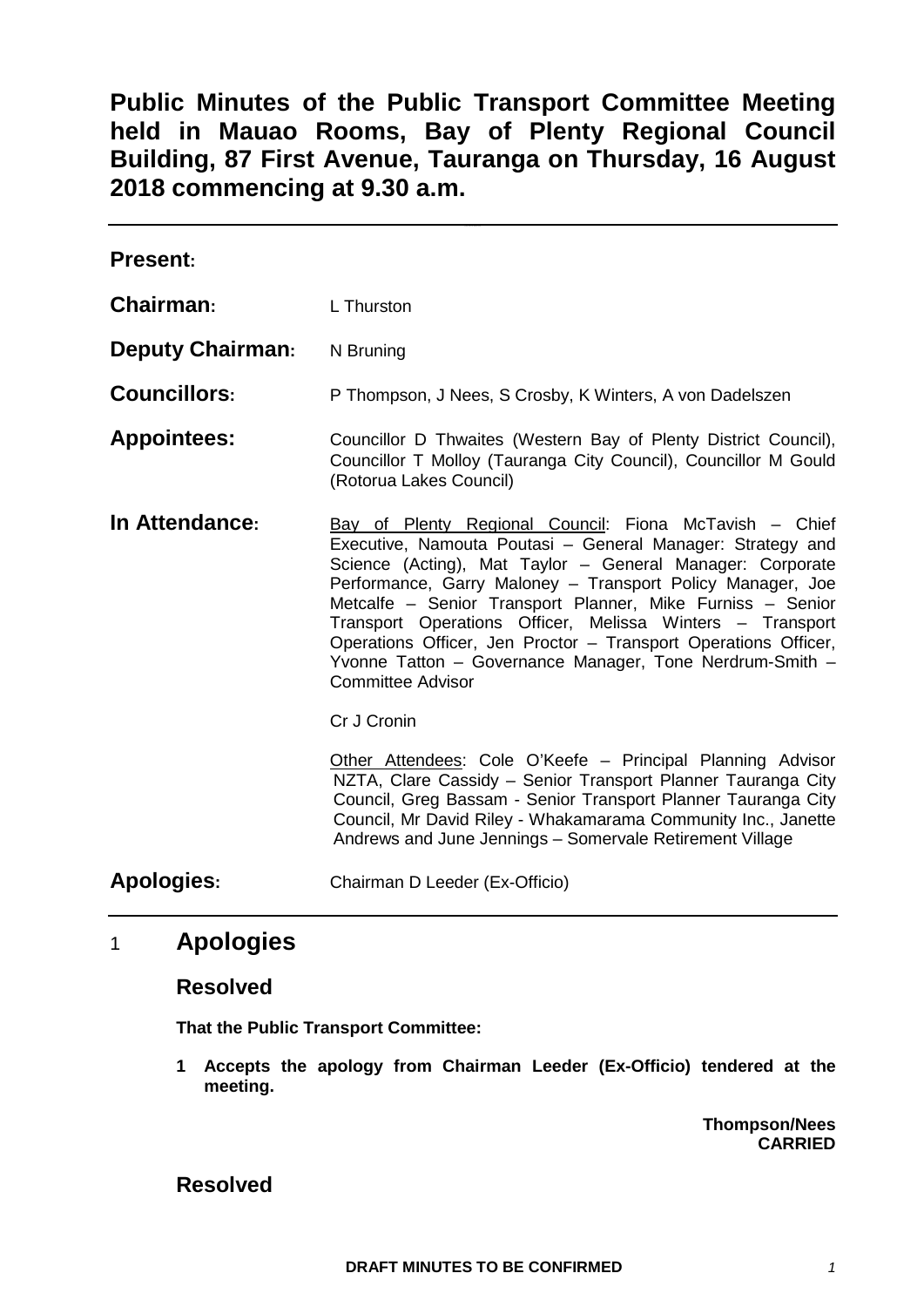#### **That the Public Transport Committee:**

**1 Notes that Clare Cassidy, Tauranga City Council and Mayor Greg Brownless, Tauranga City Council had been invited to join the Committee at the Members' table, including for the Public Excluded session.**

> **Gould/Thompson CARRIED**

# 2 **Public Forum**

Mr David Riley - Whakamarama Community Inc. (WCI)

*Tabled Item 1 and Map – Objective Reference A2940712*

#### Key Points

- Concerned there were no bus stops planned for Whakamarama on the Ōmokoroa-Tauranga route
- There were approximately 11,000 resident between Tauranga and Katikati who would be serviced by the bus route
- Around 50 people had responded to postings on social media regarding the bus route and whether they would use a bus stop in Whakamarama
- Feedback from the local community indicated a keenness to use public transport and a wish to work with Council in establishing a suitable service
- Supported Public Transport Blueprint Option 3
- Council Transport staff was scheduled to attend the Whakamarama Community Inc. (WCI) AGM next week
- Driving to Ōmokoroa to catch the bus was not practical for those who did not have access to private vehicles.

## 3 **Acceptance of Late Items**

Nil

## 4 **General Business**

Nil

# 5 **Confidential Business to be transferred into the Open**

Nil

# 6 **Declaration of Conflicts of Interest**

Nil

## 7 **Previous Minutes**

## 7.1 **Public Transport Committee Minutes - 11 May 2018**

### **Resolved**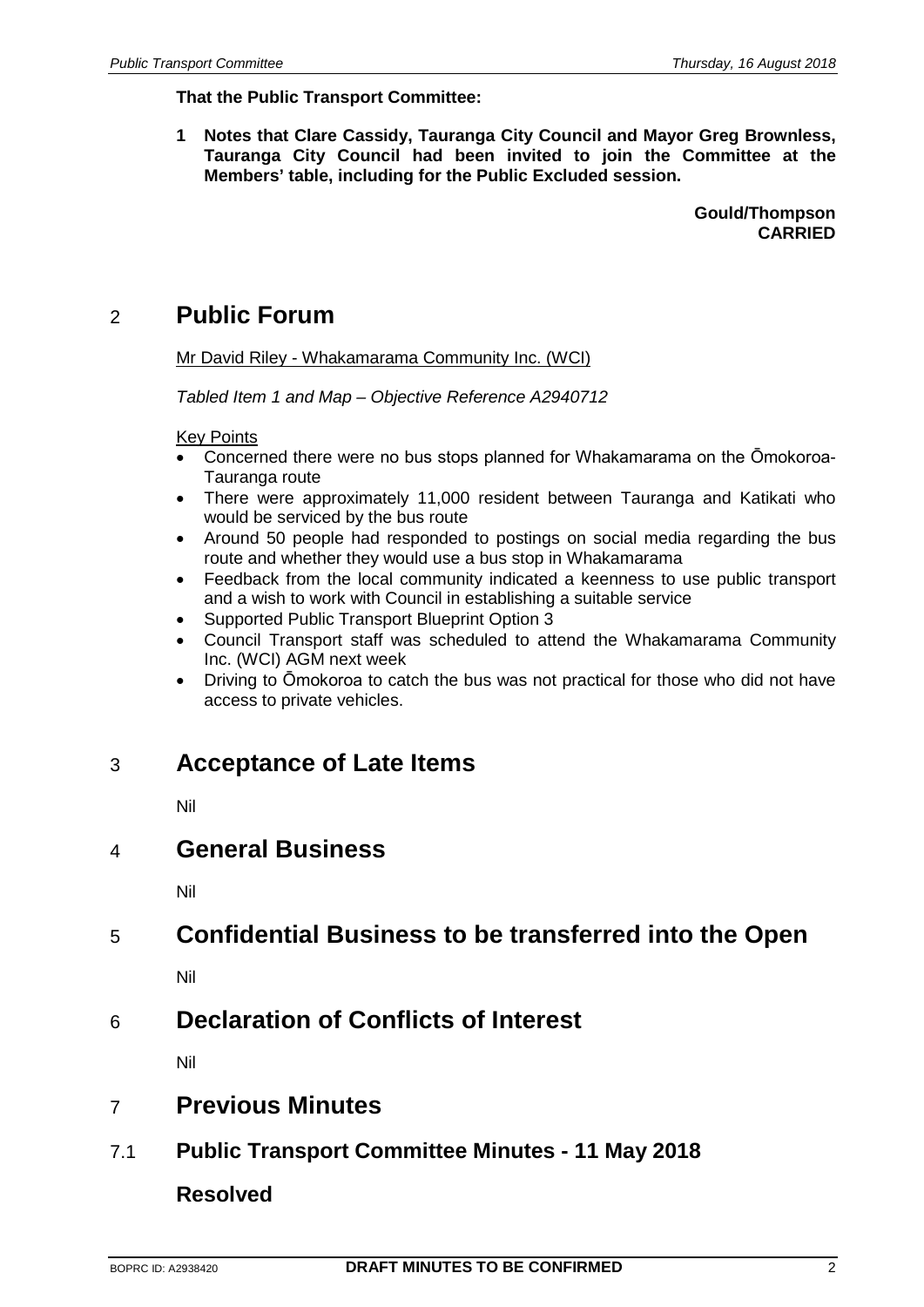#### **That the Public Transport Committee:**

- **1 Confirms the Public Transport Committee minutes - 11 May 2018 with the following amendment:**
	- **Page 2 – Public Forum – In Response to Questions – Fifth Bullet: Change to** *"In their opinion, the possibility of a regional fuel tax should be further investigated as a funding opportunity"***.**

**Von Dadelszen/Gould CARRIED**

Matters Arising:

- Page 8 Public Transport Blueprint Progress Update/Western Bay Multi-Modal Transport System: An application had been submitted to the Provincial Growth Fund and a copy would be distributed to the Members
- Page 9 Free Transport for School Students: The investigation into trialling a school students' fare-free Welcome Bay bus service had not yet commenced.

## 8 **Reports**

## 8.1 **Petition Against Removal of Bus Stops Outside Somervale Retirement Village**

*Map – Objective Reference A2940751*

June Jennings and Janette Andrews - Petitioners

Key Points

- Concerned regarding the proposed removal of the bus stops outside Somervale Retirement Village
- The bus stops were used by both residents and visitors
- It was too far for the elderly residents to walk to the otherwise nearest bus stops
- Important for the elderly to have ease of access to transport.

Staff in Response to Questions

• Had reconsidered the decision to remove the bus stops and had, based on the information provided, agreed that they be retained.

### **Resolved**

**That the Public Transport Committee:**

**1 Receives the report, Petition Against Removal of Bus Stops Outside Somervale Retirement Village**

> **Thurston/Bruning CARRIED**

## 8.2 **Public Transport Blueprint - Progress Update**

Garry Maloney – Transport Policy Manager, Joe Metcalfe – Senior Transport Planner and Mike Furniss – Senior Transport Operations Officer provided an outline of the report.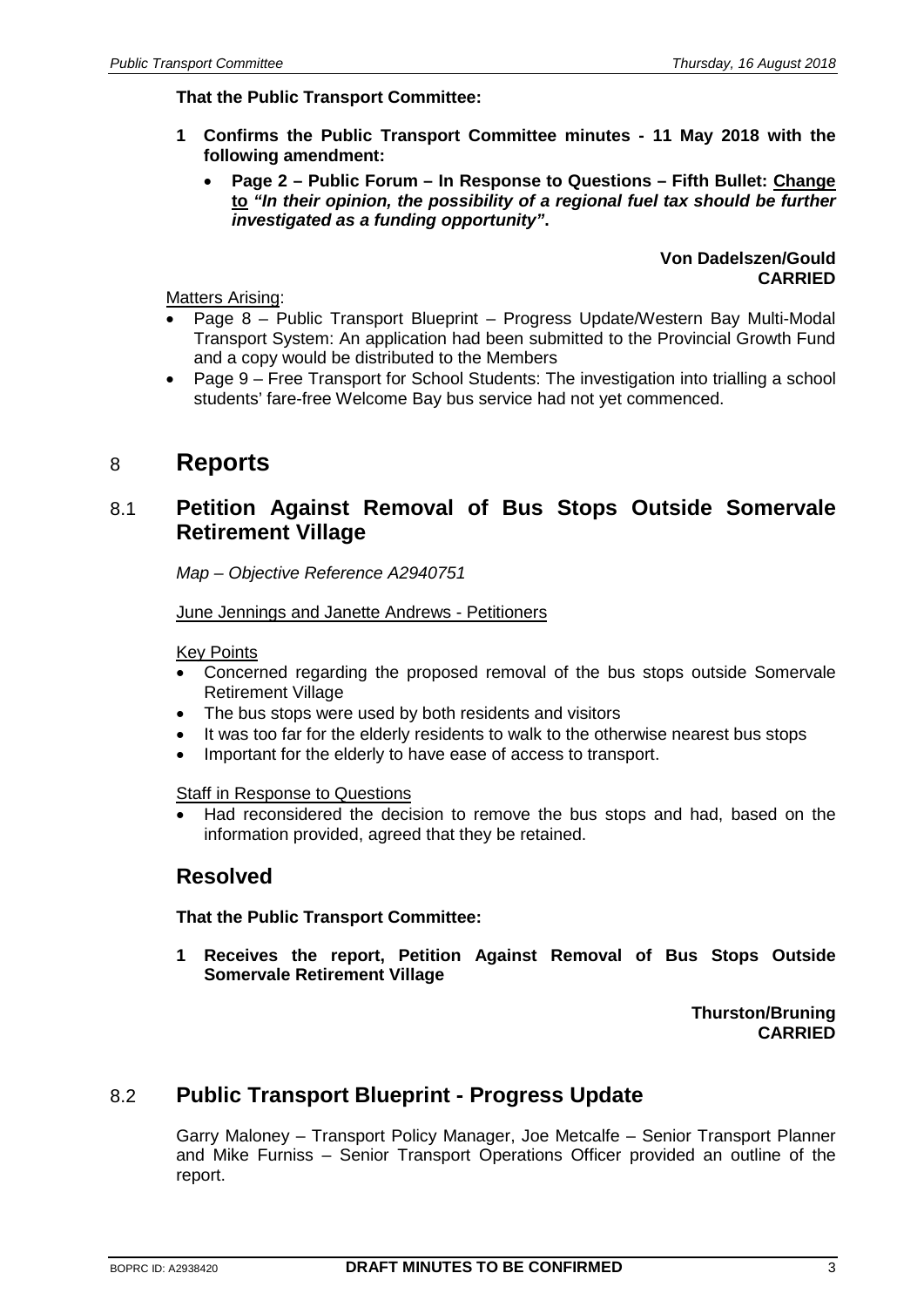#### Staff Key Points

- Noted that the agenda for the day was operationally focussed. Looking ahead, there was a clear need to progress the strategic thinking about the role of public transport and how it was integrated with a proposed review of the Regional Land Transport Plan, and community aspirations and engagement
- Could not guarantee that electric buses would be immediately available under the new service provider as negotiations were ongoing
- Details regarding the Welcome Bay free school bus trial had not yet been worked through and resource requirements were at this stage not known
- Increasing demand meant there was a 12 month delivery time for electric buses and there were some recognised challenges with regards to adequate charging **facilities**
- Change in bus service providers would always carry some risk of service being affected for a period of time
- The bus fleet would be standardised, rather than a mix of smaller and larger sizes, and the service provider would upgrade the fleet as required
- Brookfield Interchange would be located at Bellevue Road, with an additional stop at Millers Road
- NZTA was revisiting the B2B project for inclusion of additional walking and cycling facilities
- Noted that the Mitsubishi buses involved in recent serious accidents were not use in the Western Bay of Plenty.

#### Members' Comments

- Considered there was a demand for a suitable service to the hospital, continuing to Gate Pa
- Essential that school children had access to adequate public transport
- Strategic planning for increased patronage, and innovative, change-oriented thinking was required for a positive outcome
- Important to work closely with Central Government with regards to the negative impact of withdrawing the funding of school buses
- Concerned regarding the dangerous intersection at Plummers Point Road/SH2
- Concerned regarding the lack of patronage at the Tauranga Omokoroa service and the continued investment with an apparent lack of positive result
- An integrated plan for increased public transport use was required in recognition of its multifaceted complexity
- Park and ride facilities by Omokoroa were being moved so patrons were not required to cross the road.

#### Staff Follow-up

A report to be brought to the next meeting of the Committee with focus on behavioural change measures to increase patronage.

#### Greg Bassam - Senior Transport Planner Tauranga City Council

- Provided an update on the Bayfair/Arataki Interchange project and the planned provisions for cycling and walking
- Public consultation, including open days, was currently underway and 30 responses had been received at this stage, with the majority being positive. The Saturday open day had attracted approximately 150 visitors
- A workshop session with TCC Councillors would take place the following week to identify short/medium/long term goals for the Tauranga Transport Centre.

## **Resolved**

#### **That the Public Transport Committee:**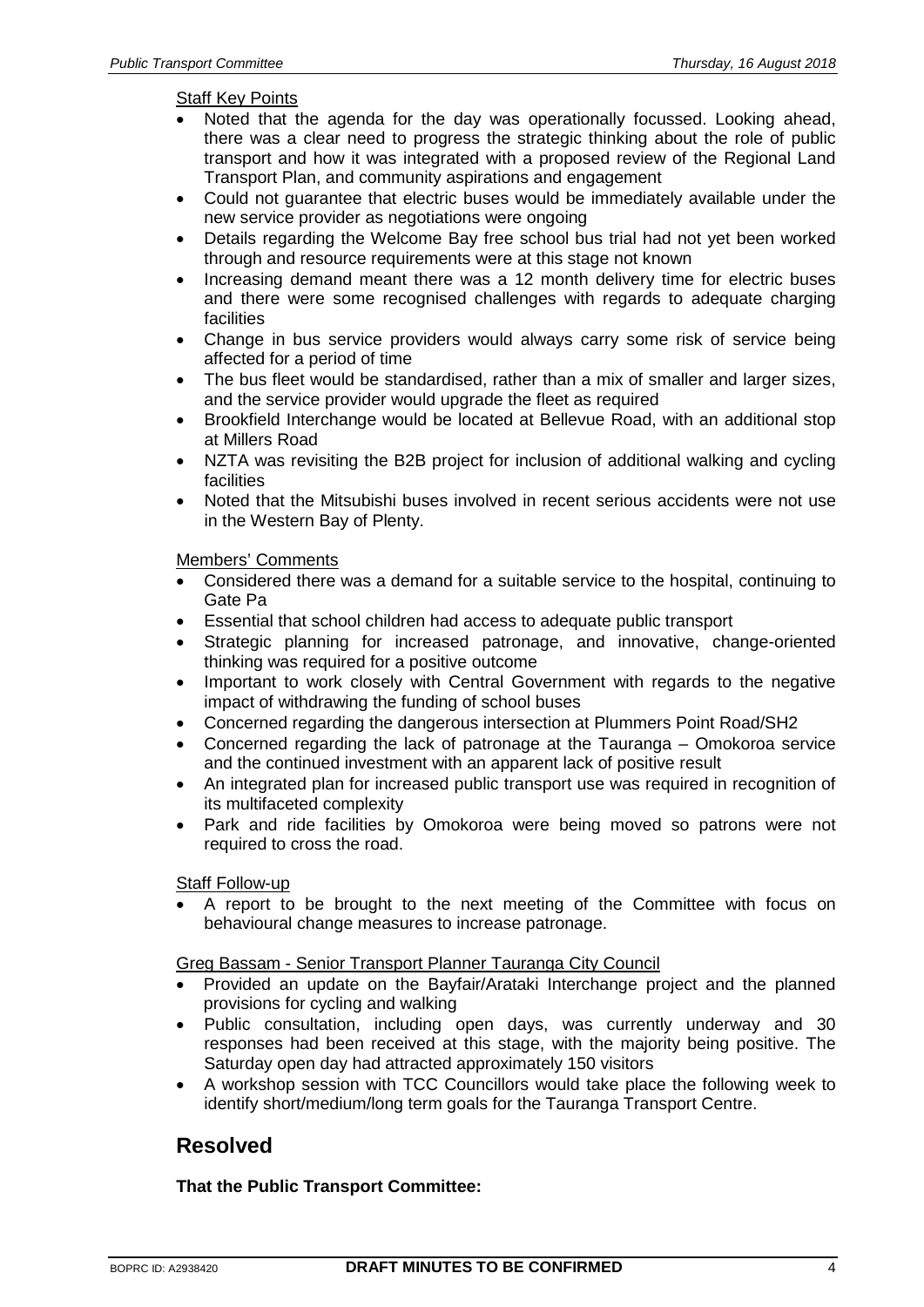- **1 Receives the report, Public Transport Blueprint - Progress update.**
- **2 Approves the service level variations outlined in sections 3.1 and 3.4 of the report provided they are within the allocation of funds set aside for that purpose in the Long Term Plan.**
- **3 Agrees not to extend the Hospital loop service to 23rd Avenue as the overall impact of the change is unlikely to improve the service for most customers.**
- **4 Endorses, for the Katikati and Omokoroa services, Option 3: deliver the Blueprint services as planned from 10 December and investigate further enhancements from start of the 2019/2020 financial year.**

**Gould/Crosby CARRIED**

- 10.26 am The meeting **adjourned**. The Chairperson invited all present to join the Committee on a test ride on an electric bus.
- 11.14 am The meeting **reconvened**.

## 8.3 **New Zealand Transport Agency (NZTA) Update**

*PowerPoint Presentation – Objective Reference A2940819*

Cole O'Keefe – Principal Planning Advisor NZTA updated the Committee on current national and regional initiatives.

#### Key Points - Presentation

- Topics
- Government Policy Statement 2018
- Second-stage GPS
- Investment Assessment Framework
- Public Transport, rapid transit & transitional rail
- New National Programmes
- Enhanced Funding Assistance Rates.

#### In Response to Questions

- Draft National Transport Programme was currently under consideration by the NZTA Board
- A national programme for resilience was being developed, which would also relate to flooding and climate change affecting the roading network
- Recognised that Local Territorial Authorities (LTAs) were challenged by having already completed consultation on a number of transport projects that may now require reprioritisation under the new Government Policy Statement (GPS).

#### Clare Cassidy – Senior Transport Planner Tauranga City Council

- Current transport projects were based on the previous GPS, with changes anticipated as priorities were reviewed to align with the new GPS.
- It was challenging to secure contractors, in particular for smaller infrastructure projects, and this impacted on LTAs' ability to deliver within optimal timeframes.

## **Resolved**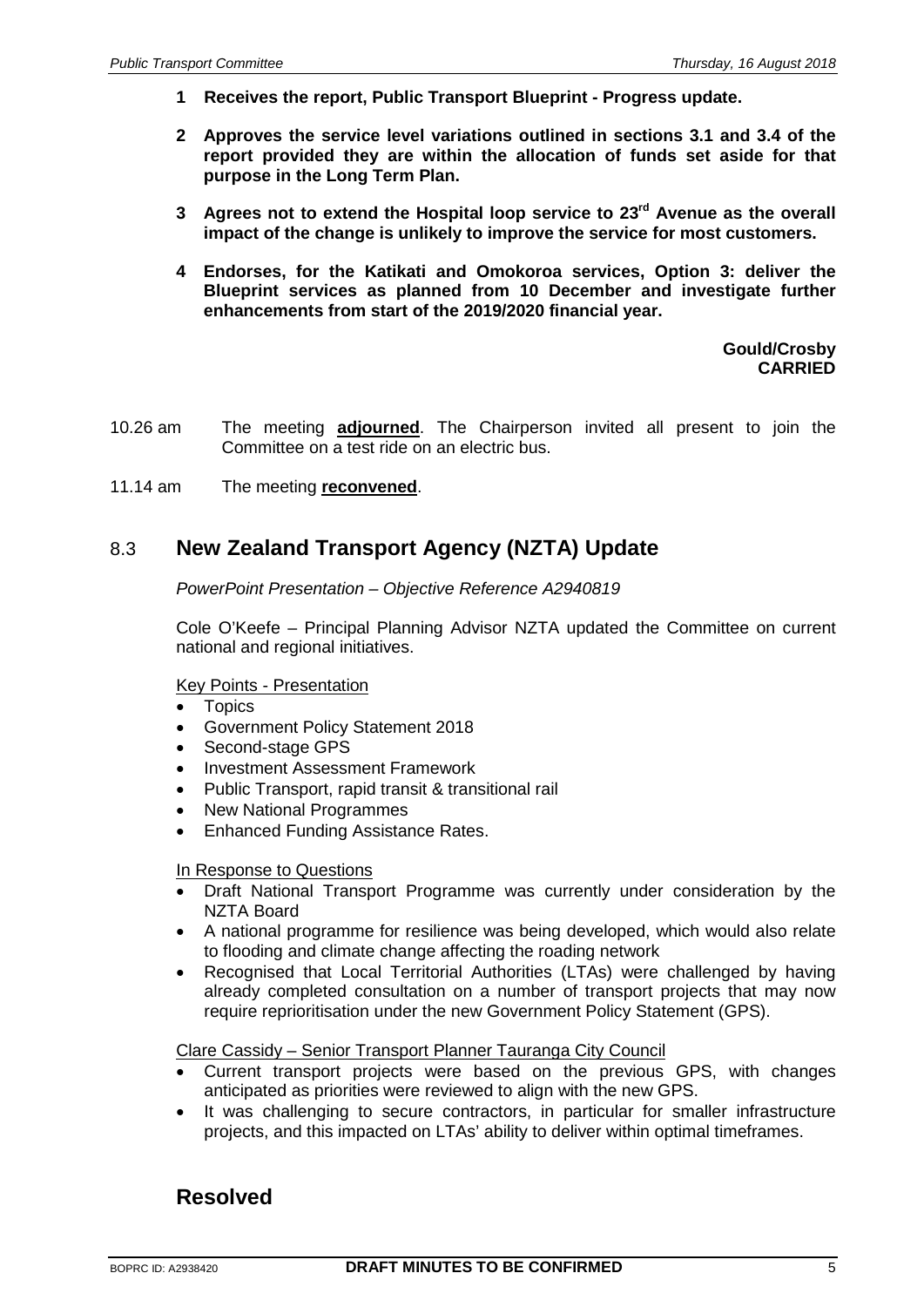**That the Public Transport Committee under its delegated authority:**

**1 Receives the report, New Zealand Transport Agency Update.**

#### **Thurston/Thompson CARRIED**

## 8.4 **Recommendation to Adopt Regional Public Transport Plan**

Garry Maloney – Transport Policy Manager and Joe Metcalfe – Senior Transport Planner provided a brief outline of the report.

#### **Staff Key Points**

- Recognised that this was an operational, rather than strategic, Plan
- Further work would be undertaken within the next 18 month as part of the Business Case which would also address the impact of the budgeted shortfall within the LTP 2018-28
- Not approving the Plan would mean contracts with service providers might not meet the requirements for NZTA funding at the point of commencement
- Important to accept the Plan as a 'moment in time' and that it would be subject to ongoing review.

#### Members' Comments

- Concerned that the Plan did not clearly identify the desire to increase patronage of public transport
- Important to identify who the target users would be, e.g. commuters in/out of the CBD
- Recognised that the Regional Public Transport Plan would be reviewed to reflect changed priorities under the new GPS
- Noted that page 50 of the agenda should clarify the comments as being "Public transport *'will'*, not *'should be'* more expensive for families"
- How public transport was promoted and delivered should be more clearly set out within the Plan
- Concerned that the investment in public transport did not achieve the desired outcomes
- Essential to recognise and emphasize the urgency of public transport
- Noted that public transport patronage was declining in Rotorua, as it was in Tauranga, and encouraged a review of the service pre-2019 as planned.

Staff Follow-up

• All key partners to be involved in the preparation of the culture/behaviour change report for the next Committee meeting.

### **Resolved**

#### **That the Public Transport Committee:**

- **1 Receives the report, Recommendation to Adopt Regional Public Transport Plan.**
- **2 Endorses the amended Regional Public Transport Plan;**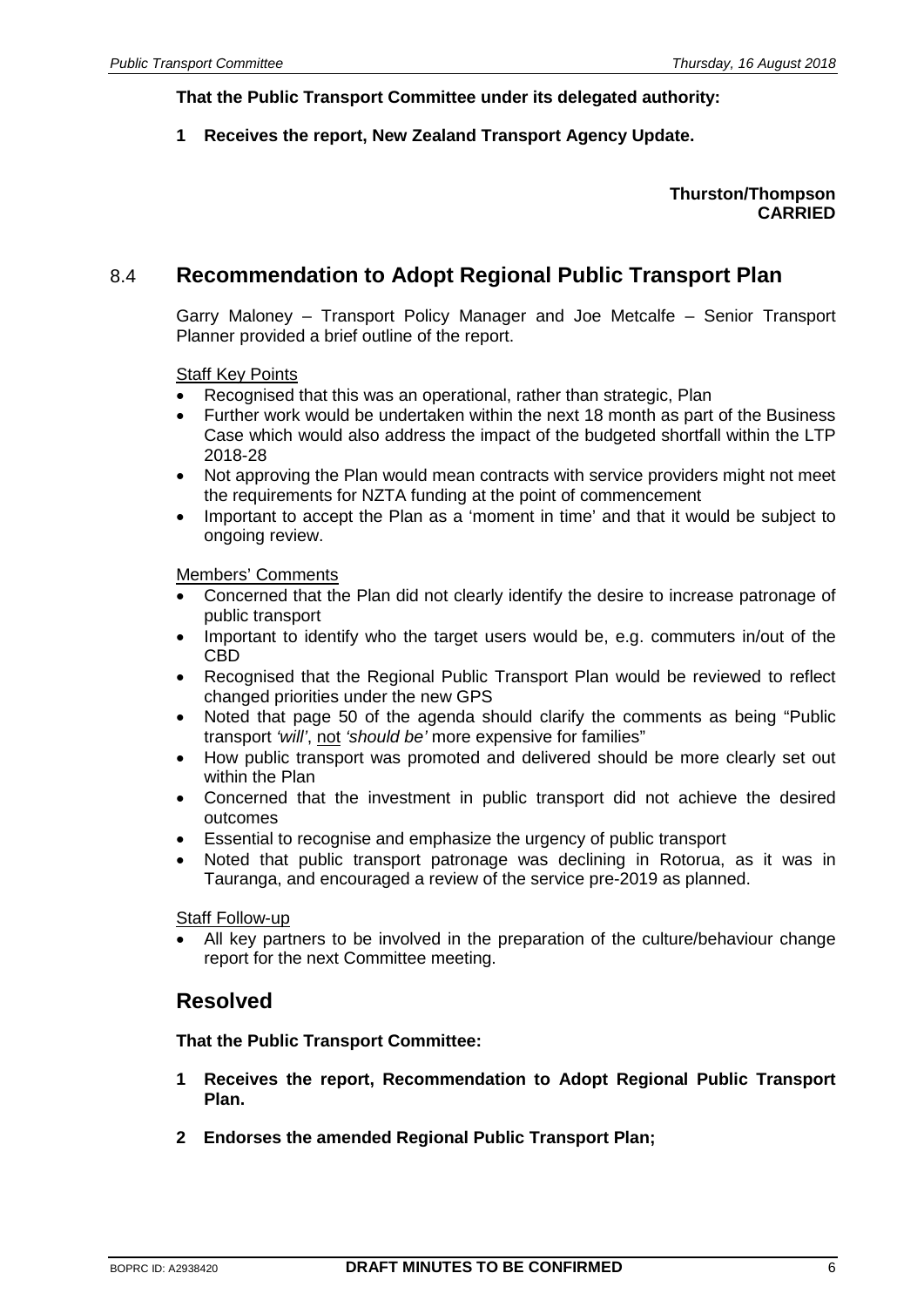**3 Notes that staff will coordinate with key partners to develop a plan to increase patronage on public transport and report back at next Public Transport Committee meeting, with urgency.**

**That the Public Transport Committee recommends that the Regional Council:**

**4 Adopts the Regional Public Transport Plan to become active from 10 December 2018.**

> **Von Dadelszen/Thompson CARRIED**

### 8.5 **2017/18 End of Financial Year Public Transport Achievement Report**

#### **Resolved**

**That the Public Transport Committee:**

**1 Receives the report, 2017/18 End of Financial Year Public Transport Achievement Report.**

> **Bruning/Winters CARRIED**

### 8.6 **Public Transport Technology**

Garry Maloney – Transport Policy Manager and Melissa Winters – Transport Operations Officer provided an outline of the report.

#### Key Points

- Upgrades to the Transport App had made it more user friendly
- Council was working with Tauranga City Council regarding electronic signage on bus stops as an alternative source of information.

### **Resolved**

**That the Public Transport Committee:**

- **1 Receives the report, Public Transport Technology.**
- **2 Requests that staff provide a subsequent report to the Committee containing more detailed information on the opportunity to deploy a single region-wide Real Time Passenger Information system in Rotorua and Eastern Bay of Plenty.**

**Von Dadelszen/Winters CARRIED**

## 8.7 **Other Matters of Interest**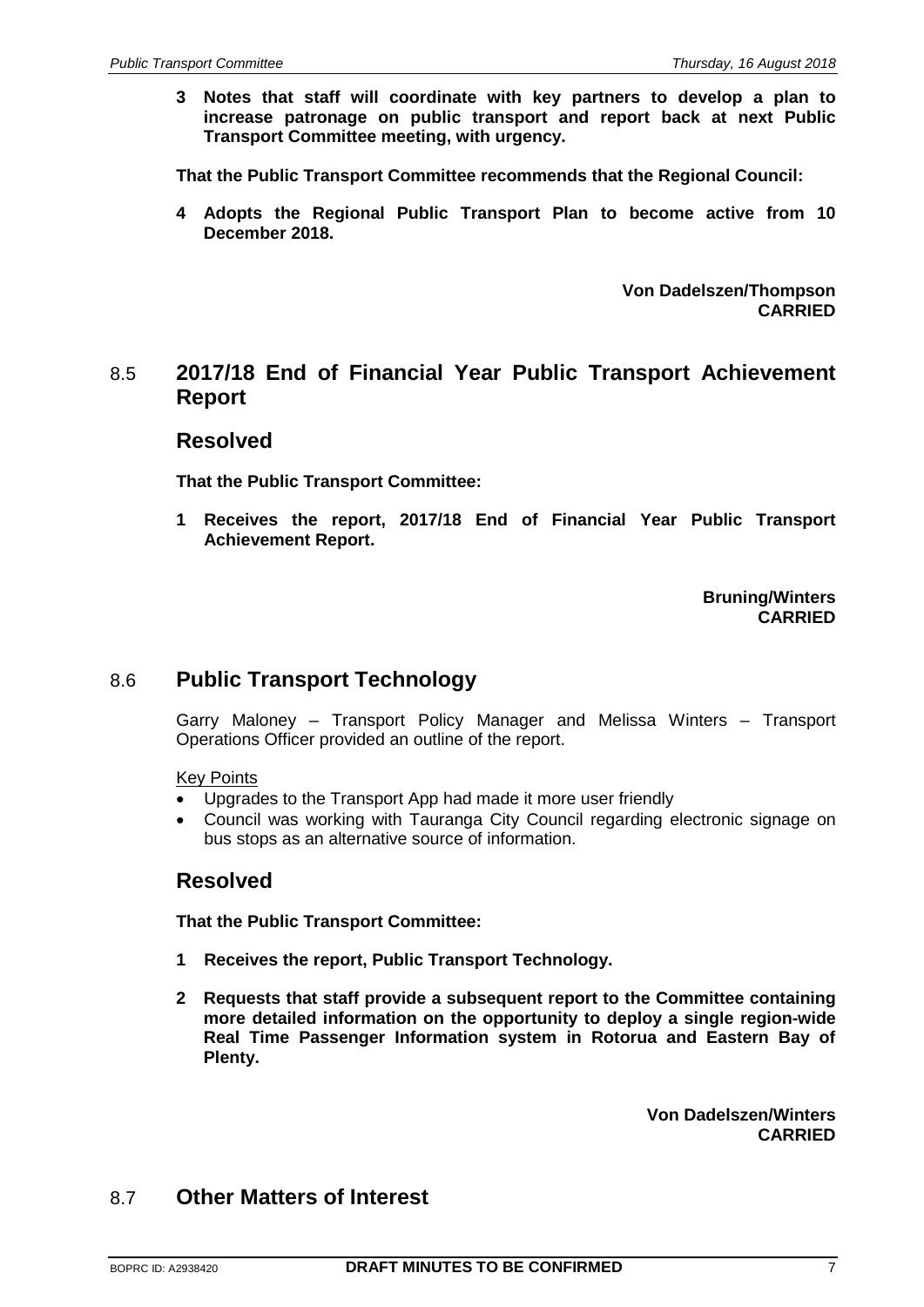Garry Maloney – Transport Policy Manager provided a brief overview.

Key Points

- Outlined the NZTA safety provisions
- Staff were working through transport projects identified within the LTP 2018-28.

### **Resolved**

**That the Public Transport Committee:**

**1 Receives the report, Other Matters of Interest.**

#### **Thurston/Winters CARRIED**

- 12.18 pm The meeting **adjourned** and Cr Thwaites **withdrew** from the meeting.
- 12.43 pm The meeting **reconvened**.

### 8.8 **Public Excluded Section**

### **Resolved**

**THAT the public be excluded from the following parts of the proceedings of this meeting.**

**The general subject of each matter to be considered while the public is excluded, the reason for passing this resolution in relation to each matter, and the specific grounds under section 48(1) of the Local Government Official Information and Meetings Act 1987 for the passing of this resolution are as follows:**

| <b>General Subject of Matter to</b><br>be Considered   | Reason for passing this<br>resolution in relation to this<br>matter | <b>Grounds under Section</b><br>48(1) LGOIMA 1987 for<br>passing this resolution |
|--------------------------------------------------------|---------------------------------------------------------------------|----------------------------------------------------------------------------------|
| <b>Regional Ticketing System</b><br><b>Update</b>      | To carry out commercial<br>and industrial negotiations              | Good reason for<br>withholding exists under<br>Section 48(1)(a)                  |
| <b>Options to maintain Twin</b><br><b>City Express</b> | To carry out commercial<br>and industrial negotiations              | Good reason for<br>withholding exists under<br>Section 48(1)(a)                  |
| <b>Transit Multi Modal AV</b><br><b>Proposal</b>       | To protect the commercial<br>position of an individual              | Good reason for<br>withholding exists under<br>Section 48(1)(a)                  |

**Thurston/Molloy CARRIED**

**THAT Clare Cassidy, Tauranga City Council, Cole O'Keefe - NZTA (all) and Mark Wassung, Max Lewis and Brendan Heapy (Transit Multi Modal AV Proposal presentation only), be allowed to remain for the Public Excluded section to provide their knowledge in relation to the matter to be discussed.**